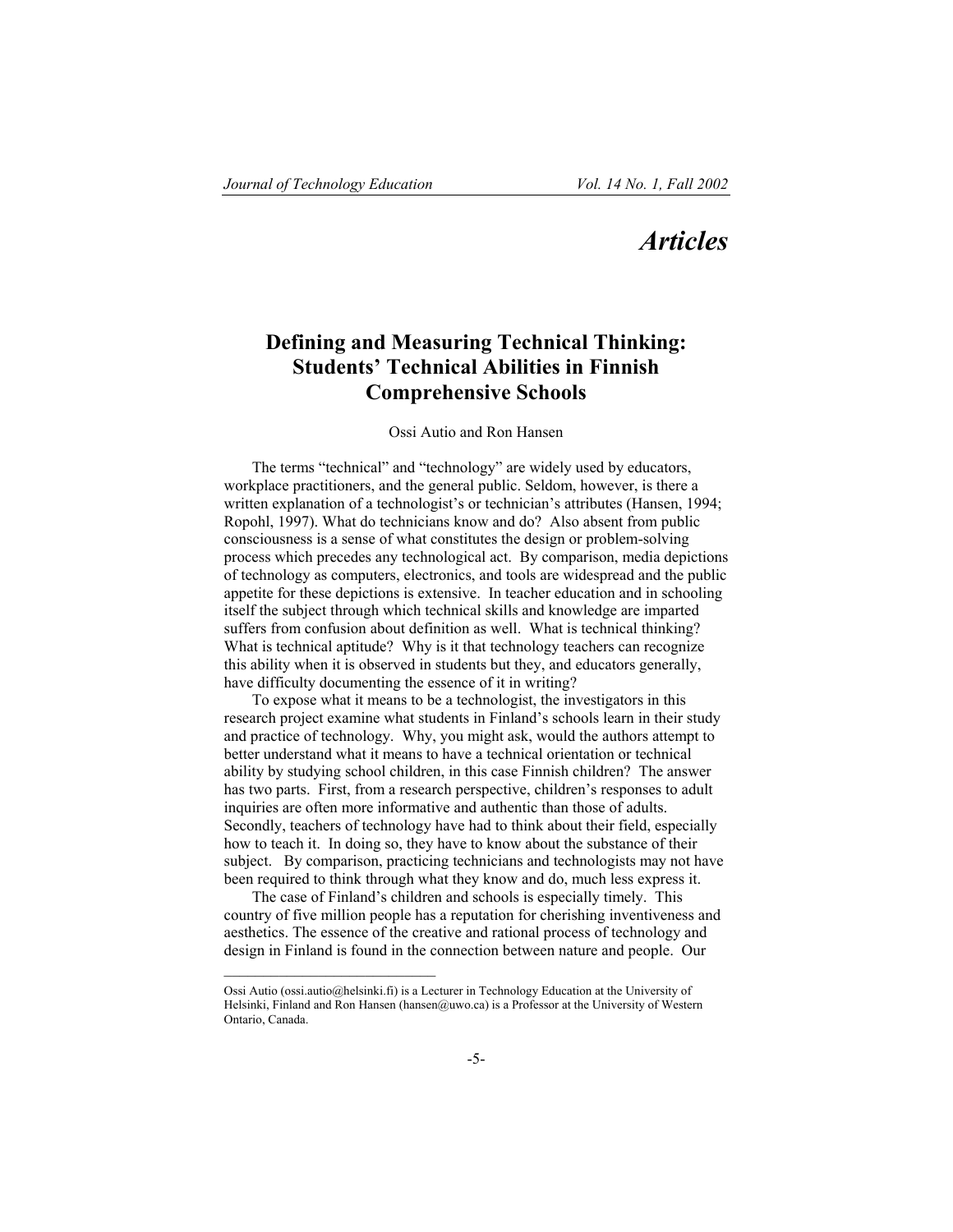instincts as human beings to observe, appreciate, and respect/disrespect the patterns/cycles of the natural environment is a particularly important issue in Finland. The eye of the trained and untrained observer absorbs many facets of the physical and manufactured worlds. The combination of these activities (to see, touch, think, and do) is called "technology." It is, itself, the inherent capacity of the technologist. The degree to which students experiment with regard to the physical world is the degree to which each is a prospective technologist. In Finland the connection between technology and culture is a deliberate part of the school curriculum.

## **The Finnish Context**

Technology as a school subject in Finnish schools has a long and rich history dating back to the 1800s when Uno Cygnaeus defined "sloyd" (Kantola, Nikkanen, Kari, & Kananoja,1999). It has evolved and is still evolving in such a way that examination of its essential elements is particularly informative. In particular, the attention to technical thinking which emerges from this history and which is the focus of attention in this study, informs readers about a host of important issues. Policy regarding the importance and place of technological education in schools, how best to recruit and prepare technology teachers, and what to teach students in the school curriculum, head the list of issues that are associated with understanding "technical thinking."

Finland's tradition in craft education is unique. For years students have engaged themselves in creative and reproductive handwork using a variety of craft and machine tools. In the early years of the last century workshop learning focused on reproduction handwork as a pedagogical strategy for developing student insight into the technological world. More recently, the curriculum has included creative handwork, textbook learning, and innovative technology (see Figure 1). The curriculum was and is geared mainly toward the development of starting-level technical thinking skills. For boys this involved crafts handiwork; for girls, textiles handiwork. In 1994 the new Finnish curriculum (National Board of Education, 1994) specified that technical craft and textile craft should be combined into one subject, taught to both boys and girls over their entire comprehensive school lives. Craft learning was designed as a comprehensive curriculum to develop psychomotor skills, "technical thinking" (knowledge), and work ethic.

"The student learns to appreciate work, to master the lifespan of the product, and to adopt the principle of sustainable development by using different planning and problem-solving methods. During the production process both a student and a teacher are continuously considering environmental, cultural, and nature values" (National Board of Education, 1994, p. 115). The value of craft teaching is described in the national curriculum as the appreciation of work in respect to ethics, ecology, aesthetics and economy, safe working habits, responsibility, consideration for others, and the all-round development of the student.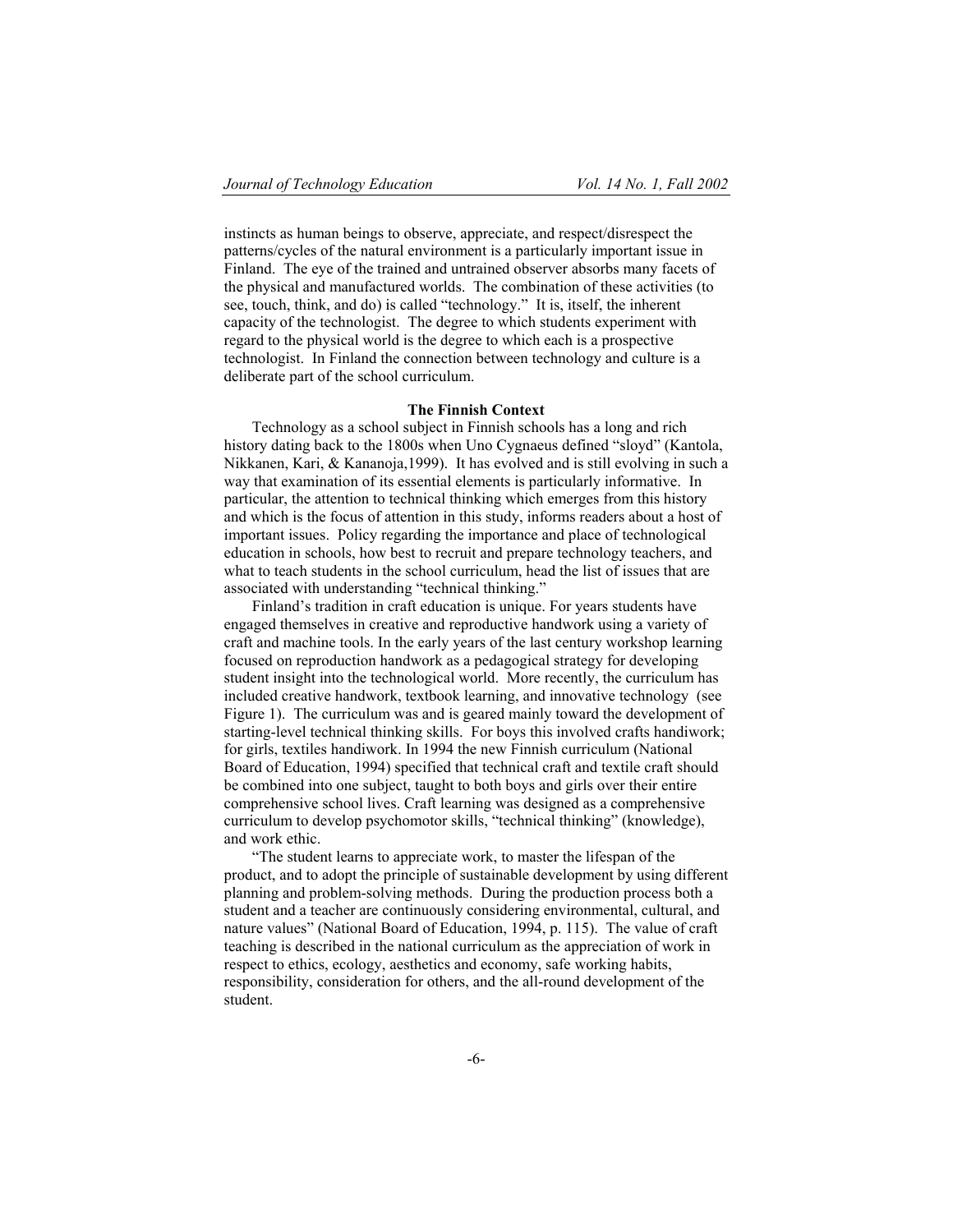

*Figure 1.* Current orientation in Finnish craft education (Autio, 1997, p. 32)

The Finnish national curriculum of 1994 requires that students learn to apply theoretical information to practical work. "In planning, making, and choosing the craft products, the student learns to apply theoretical information to practical work. The aim of the subject is to live through the work process where, between the start of an idea and reaching the final result, there is growth in creativity, thinking, and the development of self-esteem" (p. 113). The aim is to have students acquire the essential skills needed to manage their everyday lives. Learning, in its pedagogical sense, is experiential. The study of craft is, above all, practical rather than academic. Outcomes from learning include individual responsibility, initiative, creativity, perseverance, and a positive picture of oneself. Self-esteem, the report suggests, is built on practical rather than academic achievement.

The post 1994 curriculum proposes new approaches to students' all-round development. Technology education as a term is seldom mentioned in government documents; however, it's shadow, as cast by a growing number of middle school level technology education curricula in other countries, is evident. The fact that technology in Finland continues to be taught using formal workshop methods, with less emphasis on computer simulations, may be significant. Finland is often mentioned as a country where innovative technology, e.g., cell phone products, is prominent, yet that reputation appears to be attributable, in part, to a traditional curriculum unlike that being espoused in many contemporary school systems around the world. Finland may be the only country in the world that has a compulsory stand-alone technological arts subject in its primary schools, and a system of teacher preparation for that subject. Finnish comprehensive schools do not have a subject equivalent to technology education in the United States. Technology education, to the extent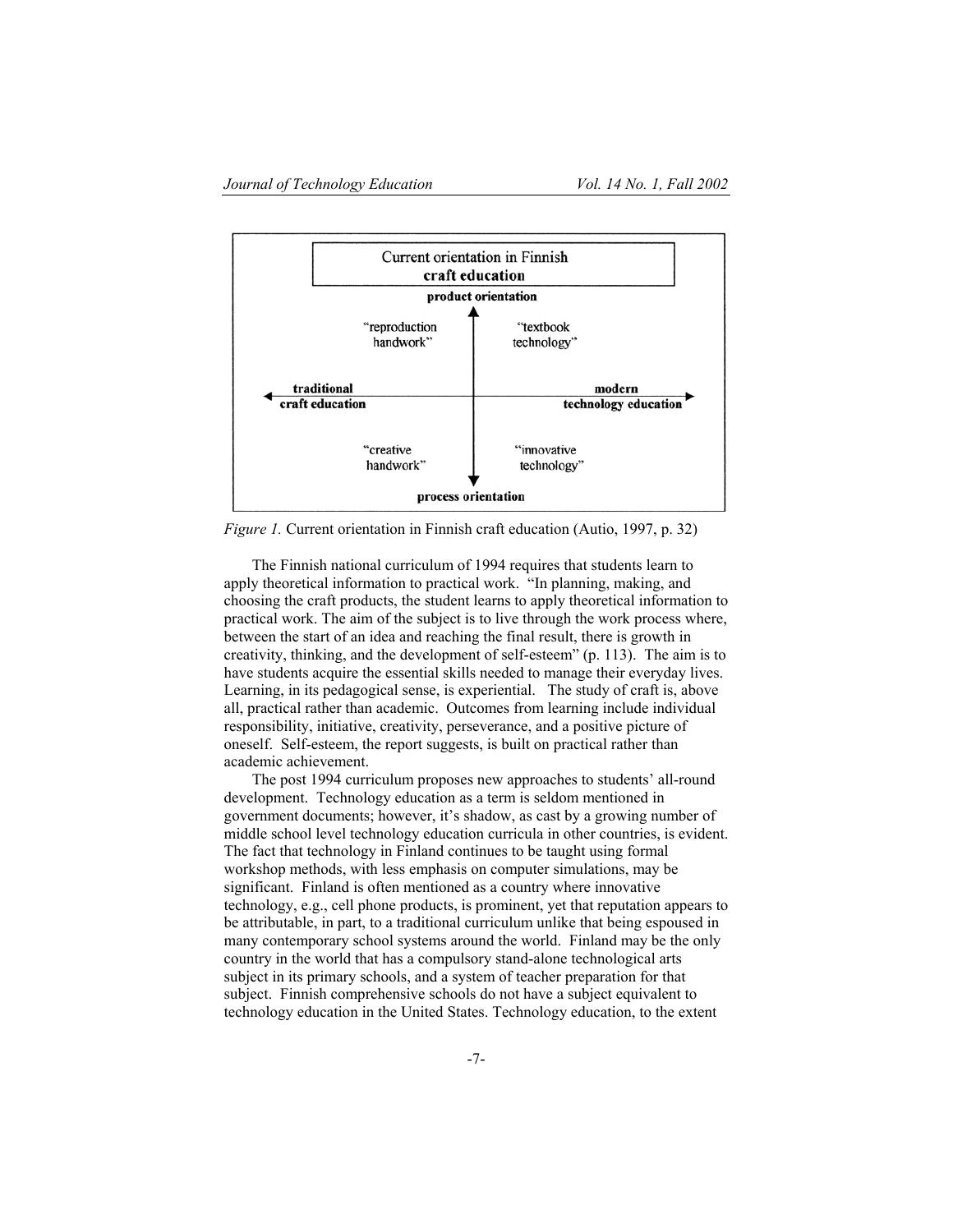that it has evolved in Finland, has been taught as a part of the instruction in science and craft education (see Figure 2). Only in 1994 was technological literacy introduced as a national educational objective. This study addresses the Finnish "case" by investigating how students become technical thinkers, through traditional and contemporary craft curricula with a technological literacy emphasis.



*Figure 2.* Conceptual foundation of technology (Parikka, 1998, p. 40)

Evidence (Alamaki, 1999) suggests that instructional goals and methods in Finnish schools are changing: Reproduction handwork and design are being merged with general knowledge of craft tools and technological literacy. Historically, technological education in Finland fulfilled the requirements of an agricultural society. The emphasis was on tool and machine use. Today, like many developed countries, it seeks to meet the requirements of a post-industrial society, complete with scientific knowledge of physical laws and automation. Parikka's conception (Figure 2) of the relation between technology, techniques, and crafts is helpful in describing one vision for something other than technological arts in Finland's schools.

In spite of Parikka's proposed reconceptualization, Alamaki points out that woodwork is still the most popular technological activity in Finnish primary schools. "It is clearly more popular than other activities such as plastic work, metal work, service and repair of technical equipment and construction of electronic equipment. Least popular are construction kits, internal combustion engines, and familiarity with technological equipment" (p. 143-144). Computers are not commonly used in these programs, although usage is expected to increase in the near future. Could the fact that Finland reveres a practical pedagogical tradition in the teaching of technology be related to this country's apparent success in both the design arts and in the new technology fields?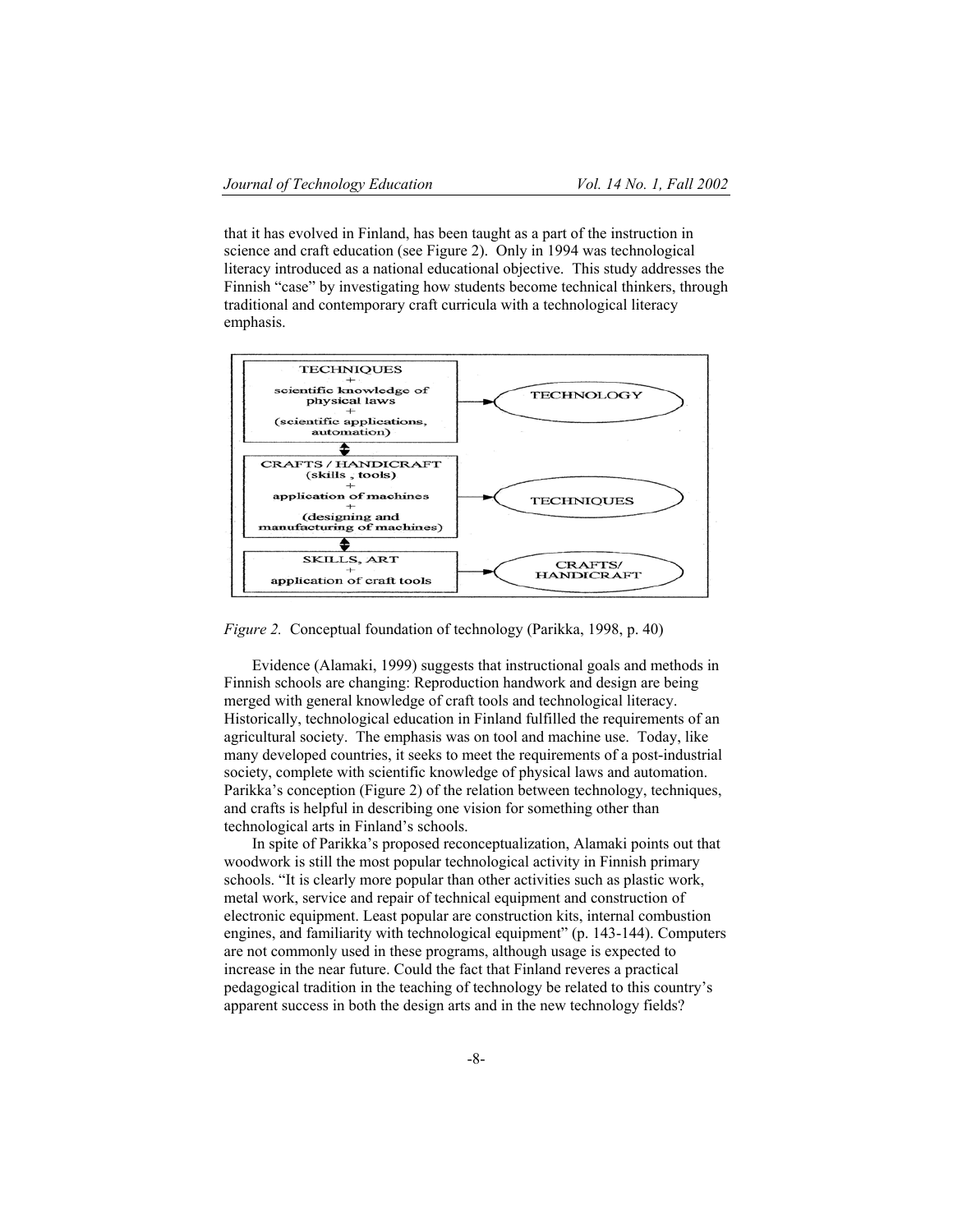The changes that have occurred in Finnish classrooms and workshops are encouraging. Much work is being done to introduce the principles of creative problem solving. However, the search for clarity, confirmation, and definition of technology education is on-going. A formal definition of "technology education," for example, has not been articulated. More important, an understanding of the elusive aptitude known as "technical thinking" and its roots remain a source of debate. The fundamental issues are as follows: Can "technical thinking" be defined and measured? What is the relation between an experiential pedagogy and developing the ability to think technically?

## **The Research Design**

Defining and measuring technical thinking as a construct was achieved by extending the work of Dyrenfurth (1990) and Layton (1994). They identified three components that correspond with what the authors considered to be the dimensions of technical thinking. The first is technological knowledge. Citizens in a democratic society, according to Dyrenfurth, know something about technological concepts, principles, and connections, as well as the nature and history of technology. This kind of "knowing" is often referred to in the educational sciences literature as the cognitive domain. The second dimension of technical thinking is skill or "competence." Technical and technological skills are part of most human activity and are essential for the survival of humankind. These skills are often labelled by psychologists as "psychomotor" skills and are an important component of technical thinking. These skills involve tactile or kinaesthetic ability and practical intelligence. The third dimension is technological will or "being active and enterprising." Technology is determined and guided by human emotions, motivations, values, and personal qualities. Thus the development of technology in society is dependent on citizens´ technological will to participate in, and have an impact on, technological decisions (individual and/or societal). This is the affective or emotional aspect of technical thinking. Technical thinking, in short, involves a balance of knowledge, competence, and emotional engagement. In its fullest sense it is the act of using human ingenuity or, being ingenious.

After extensive pilot work, three test instruments were developed, one to measure each of a) competence/motor skills, b) technological knowledge, and c) emotional engagement. The test of motor skills is called X-boxes and was based on the theory of Powell, Katzko & Royce (1978, p. 194) and Fleishman & Hempel (1954, p. 248) (see Figure 3). In this test all the elements of bodily orchestration, precision, vocalization, motor reactivity and dynamism are involved. The reliability of this test was 0.819 as measured with the Cronbach Alpha.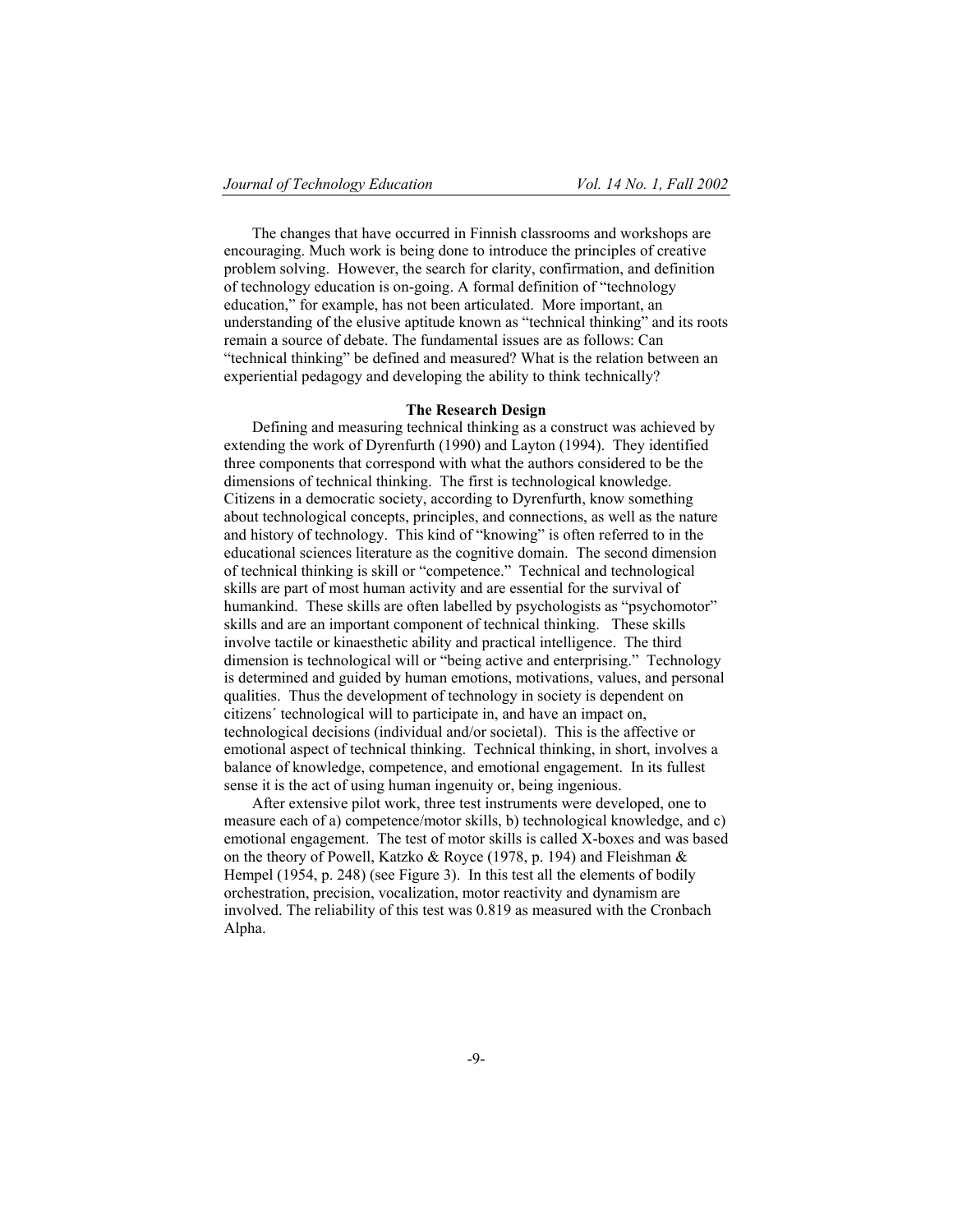

*Figure 3.* The hierarchical structure of motor skills (Powell, Katzko & Royce, 1978, p. 194)

To detect and measure the cognitive dimension of technical thinking, the instrument used was a test of "technical knowledge." It consisted of three different parts with twenty-eight questions. The questions deal mainly with physical laws, often observed in simple machines. Other aspects of technical knowledge are also involved, e.g., tool design and application. The reliability of the test, measured with the Cronbach Alpha, was 0.881. Figure 4 provides some example questions.



*Figure 4.* Example technical thinking questions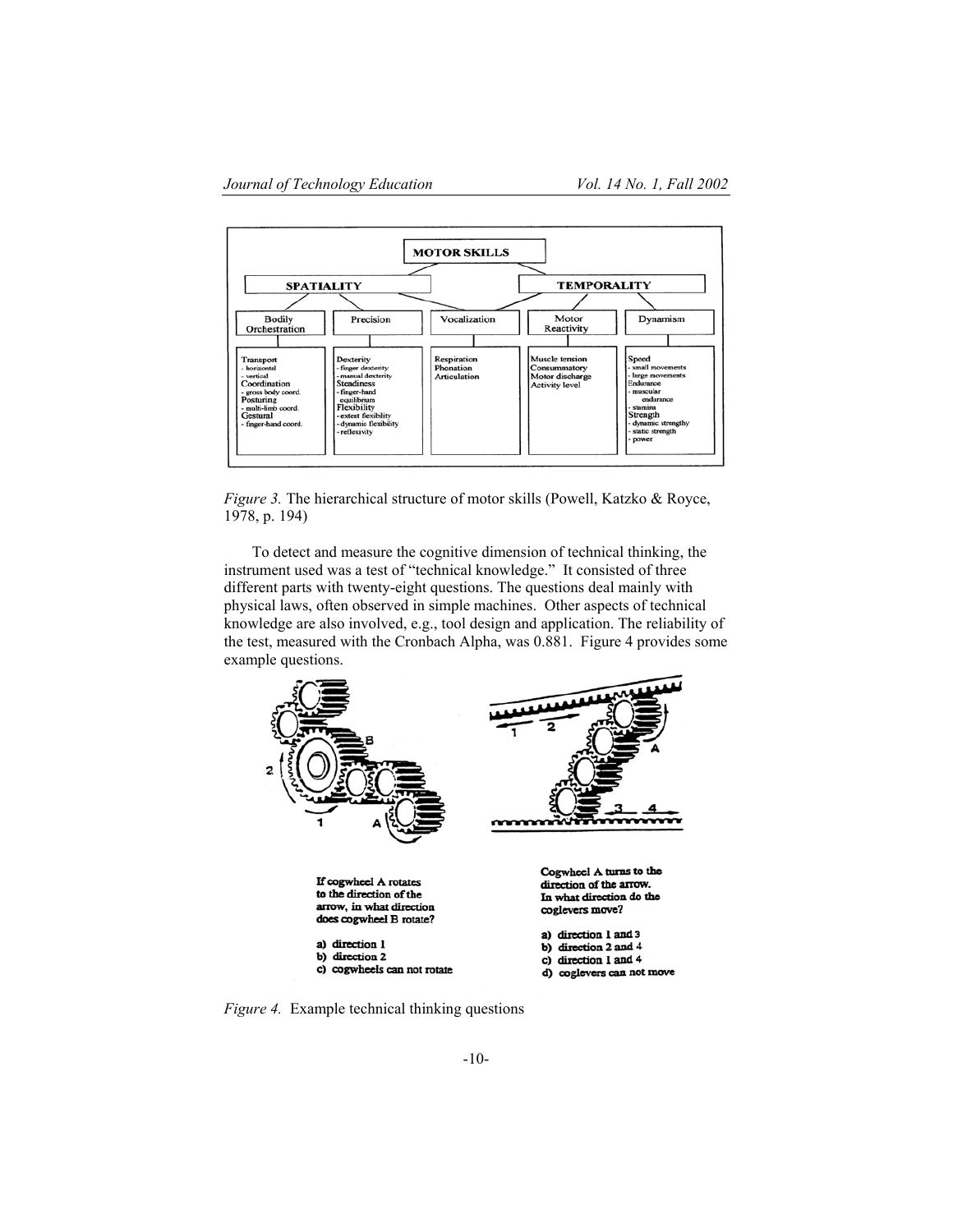Emotional engagement was measured with a questionnaire based on the PATT (Pupils Attitudes Towards Technology) material designed and tested by Raat & de Vries (1986) and van de Velde (1992). The designers tested the questionnaire on several occasions. From their studies six factors associated with technical attitudes were found: interest in technology, favourite role models, understanding that consequences are a reality, some aspects of project work are difficult, attitudes towards school and technology, and career aspirations. These factors were used to establish the final test B, a questionnaire with fourteen Likert scale statements. Although attitudes are not best measured with paper and pencil tests, the test worked quite well, especially in detecting differences between the control and experimental groups. Test reliability was 0.853.

 Evidence that the new curriculum in Finland either fostered or discouraged technical thinking in students would require that these three instruments be applied in the classroom. Each instrument was used three times over four years (pre-measurement, intermediate, and final measurement). Data were collected on 267 students in grades five to nine. The experimental group consisted of four classes from university training schools in Helsinki. Male and female students were given a new curriculum that combined technical and textile craft projects at the grades five to seven level (two classes), and an additional technology component at the grades seven to nine level (two classes). This curriculum included the teaching of problem solving with computer animations, as well as "hands-on" projects. The control group included classes from four local schools in Helsinki. Each class used the traditional crafts curriculum and pedagogical methods. Boys worked on technical craft projects, girls on textile craft. These four classes worked on projects that included wood and metal work, with some electronics. The grades seven to nine boys received a slightly greater emphasis on computers and electronics. The textile craft curriculum included mostly handwork and machine sewing. The classes were organized according to grade level and craft subject. In textile craft ninety-nine percent of the students were girls and in technical craft/technology ninety-five percent were boys.

Technical achievement was assessed using three tests that correspond to the conceptualization of technological thinking described earlier: 1) psychomotor domain (human competence/motor skills), 2) cognitive domain (technological knowledge), and 3) affective domain (emotional engagement). The research design is described in Figure 5.

From this research we wanted to explore, in a preliminary way, whether or not a curriculum which combines or retains traditional textile and technical crafts, or new technology education, would enhance technical thinking. Our hypotheses, while not formally stated, were that technical thinking as a construct could be defined and measured, and technical thinking could be linked more directly to technology education than to crafts education. The important research questions were: a) could/can student achievement in technological knowledge, competence, and emotional engagement be identified and measured? b) could/can technical thinking ability in students be attributed to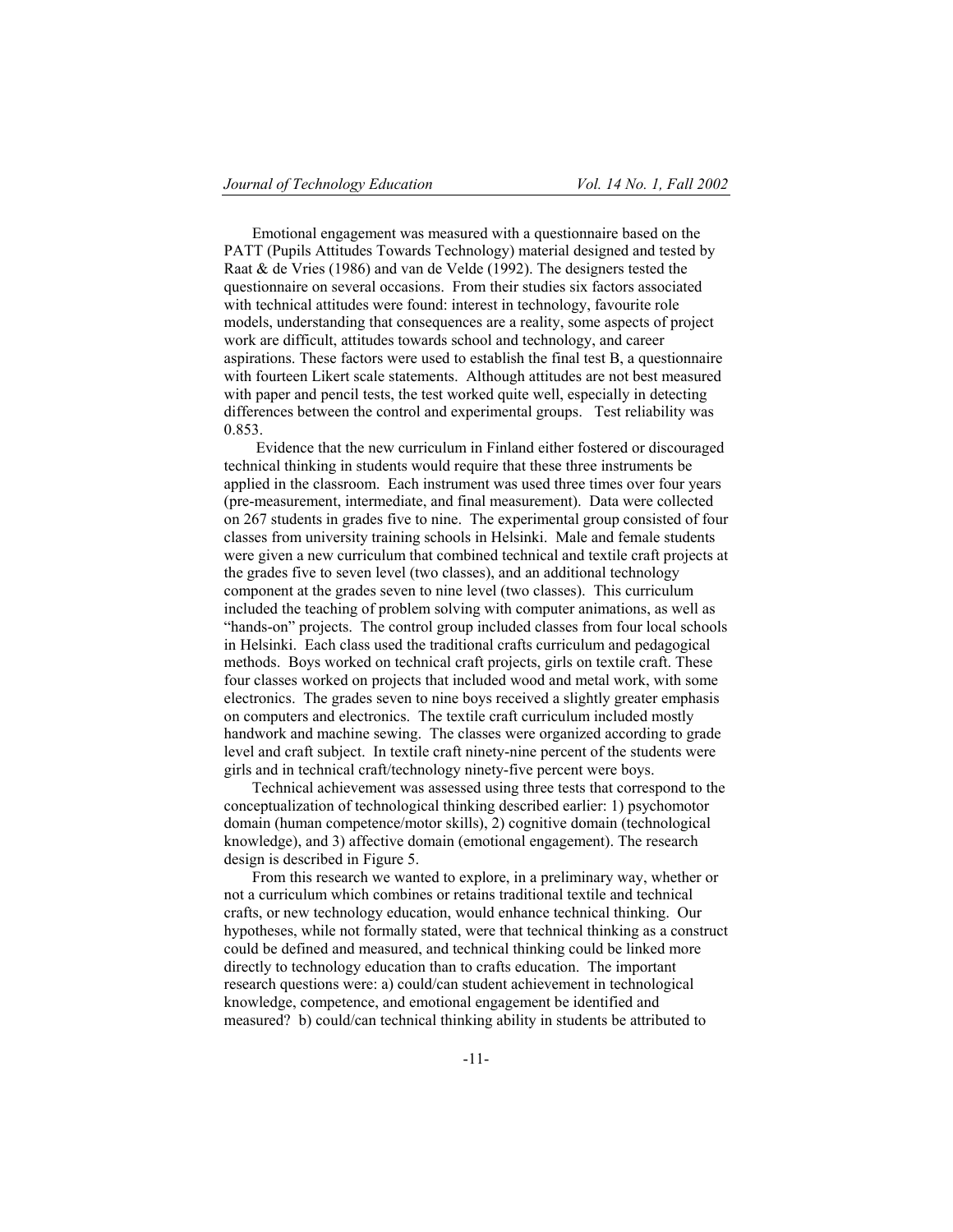different treatments, i.e., traditional curriculum versus technology enhanced combined crafts curriculum? c) are there any differences in development between boys and girls as a result of these different treatments? d) is individual student technical ability evenly distributed across motor skills, technological knowledge, and emotional engagement? and, e) what impact, if any, can be attributed to the pedagogy practiced in traditional craft education compared to the emerging pedagogy practiced in more contemporary classrooms/workshops?

| Groups                                                     | Pre-<br>Measure-<br>ment                                               | <b>Treatment</b>                   | Interme-<br>diate<br>Measure-<br>ment                                  | <b>Treatment</b>                         | Final<br>Measure-<br>ment                                              |
|------------------------------------------------------------|------------------------------------------------------------------------|------------------------------------|------------------------------------------------------------------------|------------------------------------------|------------------------------------------------------------------------|
| Experimental<br>group<br>Combined<br>craft $(n=116)$       | O <sub>1</sub>                                                         | X                                  | O <sub>2</sub>                                                         | X                                        | O <sub>3</sub>                                                         |
| Control group<br>$(n=151)$<br>Technical &<br>textile craft | O <sub>1</sub>                                                         | X                                  | $\mathbf{U}_{2}$                                                       | X                                        | O <sub>3</sub>                                                         |
| Test<br>Instruments/Ar<br>eas                              | -motor<br>skills<br>-technical<br>knowledge<br>-attitudes/<br>emotions | -combined<br>technical/<br>textile | -motor<br>skills<br>-technical<br>knowledge<br>-attitudes/<br>emotions | -com-<br>bined<br>-technical/<br>textile | -motor<br>skills<br>-technical<br>knowledge<br>-attitudes/<br>emotions |

*Figure 5.* The research design

## **The Results**

The results show that in the psychomotor area (motor competence), student technical abilities improve quite a lot even with a small amount of practice. Significant improvement ( $p < 0.001$ ) was found in both control (textile and



*Figure 6.* Development of psychomotor skills  $(n = 267, p < 0.001)$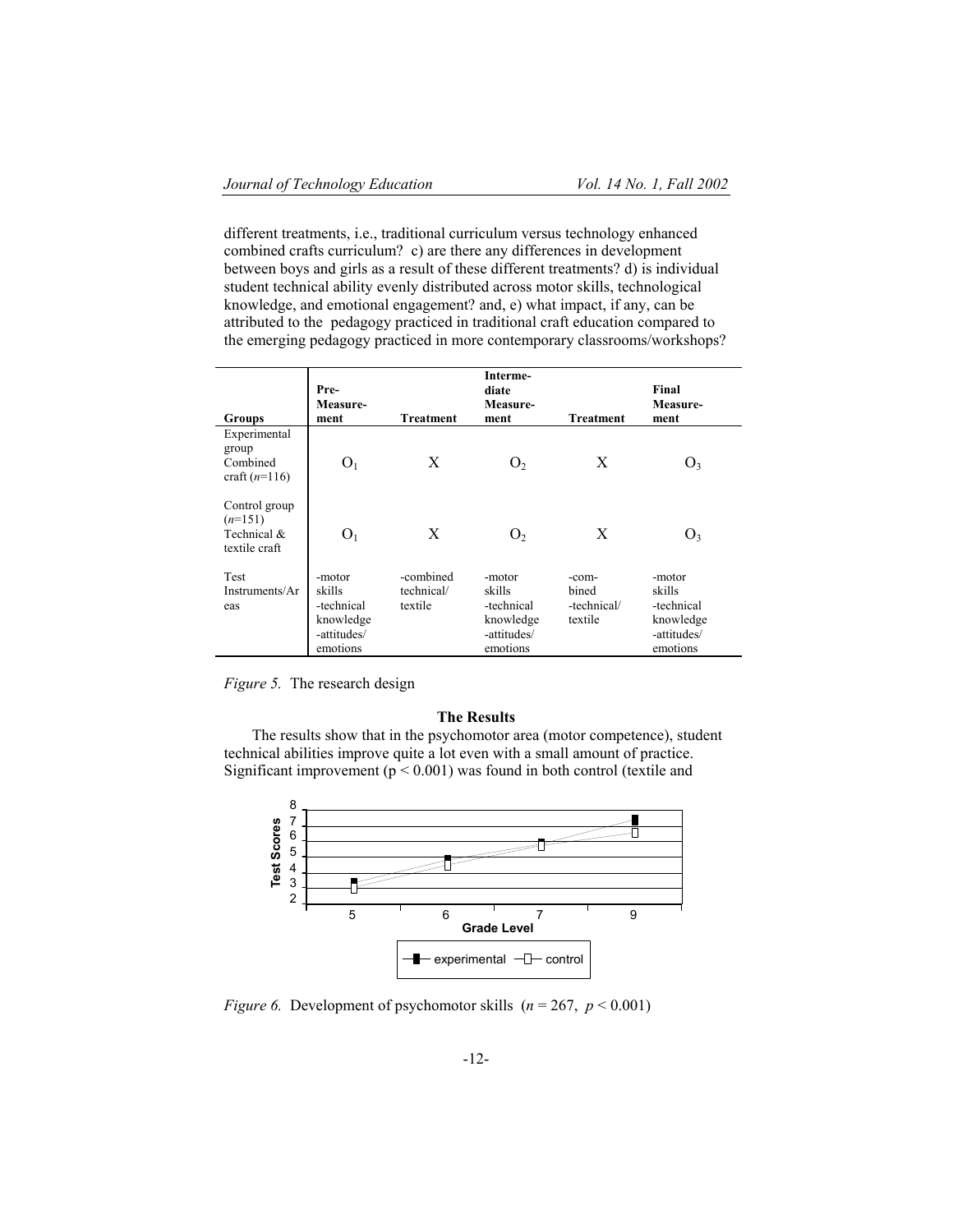technical craft) and experimental groups (combined craft). Students excel at psychomotor activities in craft related projects. Figure 6 shows how psychomotor development increases from one grade level to the next.

According to the data there were no significant differences between the motor competencies of boys and girls, although, in the final measurement (grade nine), a significant difference was found  $(p = 0.01)$ , see Table 1). Differences from one grade level to the other were also significant  $(p < 0.001)$ , i.e., between children in grade five versus those in grades seven, and between grades seven and nine. Interestingly the experimental group achieved better results in every measurement. When technical and textile craft are combined, competence and motor skills receive more emphasis than technological knowledge. The wider range of experiences with different materials and projects may be an important factor.

#### **Table 1**

*Average Scores in Motor Skills* 

| Group                      | Pre-<br><b>Measurement</b> | Intermediate<br><b>Measurement</b> | Final<br>Measure-<br>ment |
|----------------------------|----------------------------|------------------------------------|---------------------------|
| Experiment group $(n=116)$ | 4.17                       | 5.58                               | 6.68                      |
| Control group $(n=151)$    | 3.80                       | 5.00                               | 6.29                      |
|                            |                            |                                    |                           |
| Boys $(n=161)$             | 4.05                       | 5.26                               | 6.58                      |
| Girls $(n=106)$            | 3.83                       | 5.23                               | 6.28                      |

In the cognitive (technological knowledge) domain, achievement is similar between the control and experimental groups (see Figure 7). Even when students reach the grade seven to nine level their technological knowledge increases at a steady rate.



*Figure 7.* Development of technological knowledge ( $n = 267$  *p*  $< 0.001$ )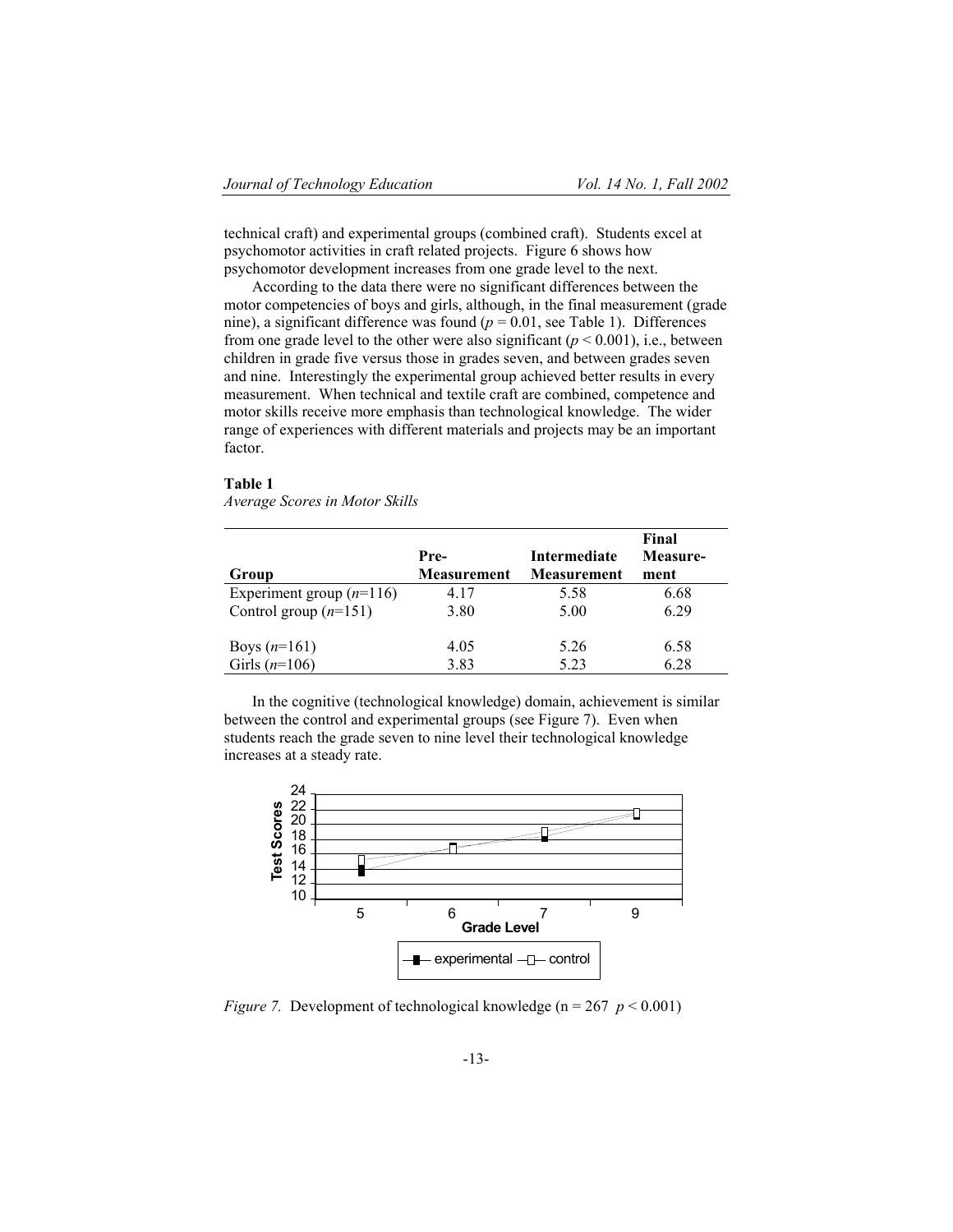According to the data (Table 2) there are significant statistical differences in the cognitive domain between boys and girls ( $p < 0.001$ ). This finding corroborates results in other studies that look at cognitive development (Autio, 1997; Halperin, 1992; Kalichman, 1989). By contrast, there were no statistical differences between the control and experimental groups on test scores. This is due to the fact that in the cognitive area, the older girls had much better results in the combined craft than in textile craft. It seems that the girls in combined craft benefit from technical craft lessons even though some project work was not technological. Among younger boys the result was the opposite. Boys in the control group (technical craft) scored better than boys in the combined craft (experimental group).

#### **Table 2**

| Average Scores in Technological Knowledge |  |  |
|-------------------------------------------|--|--|
|-------------------------------------------|--|--|

| <b>Experiment/Control</b>  | Pre-               | Intermediate       | Final              |
|----------------------------|--------------------|--------------------|--------------------|
| Group                      | <b>Measurement</b> | <b>Measurement</b> | <b>Measurement</b> |
| Experiment group $(n=116)$ | 16.16              | 1733               | 20 24              |
| Control group $(n=151)$    | 16.15              | 17.53              | 20.61              |
| Boys $(n=161)$             | 17.38              | 18.87              | 21.72              |
| Girls $(n=106)$            | 14.29              | 15 27              | 18.52              |

In the affective domain (emotional engagement) change over time was not distinguishable. Only in the higher grades, when students are able to concentrate more seriously on activities in which they were genuinely interested, do attitudes towards technology change (see Figure 8 and Table 3). It may be that another variable intervenes in this area of human development. For example, students could be developing attitudes about technology outside of school as Sherif & Sherif (1967) found in their research.



*Figure 8.* Development in attitudes toward technology (n = 267)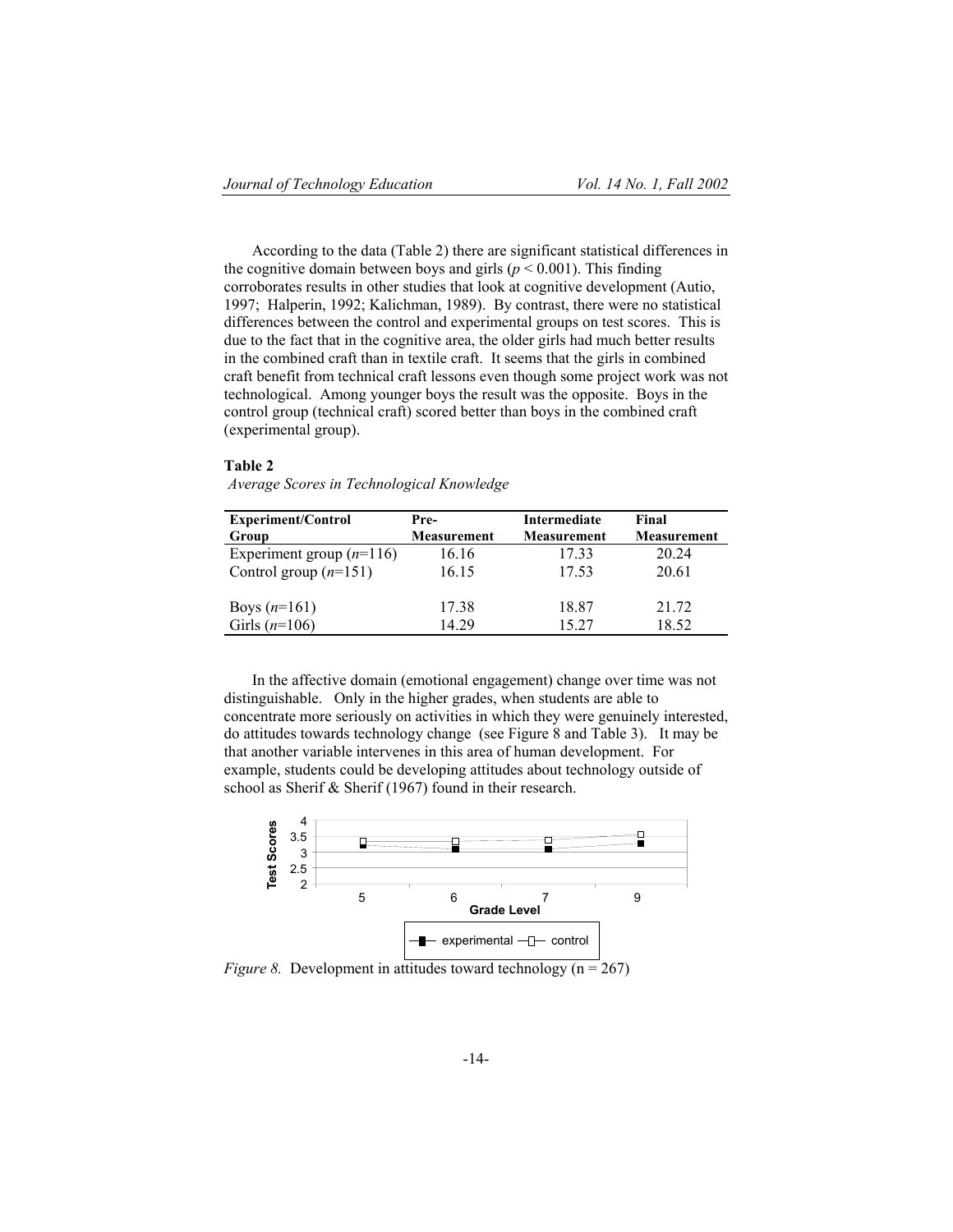The data show there are significant statistical differences in the affective domain between boys and girls  $(p < 0.001)$  (see Table 3). The pattern is the same as in the cognitive area. Little change occurs until the middle school years, at which point interest in, commitment to, and respect for technology, increases. The difference between the control and experimental group may be due to the fact that the commitment among boys is higher when they can fully concentrate on the craft area which interests them most and for which they have the greatest capacity. Also, in combined craft, every class (except for the older boys) had similar pre-and-final measurement scores. Attitudes towards technology (emotional engagement) scores remained constant for boys, except for a modest increase after grade seven. Girls' scores, when the new curriculum was introduced, actually went down (2.88 to 2.72), but improved in grade nine when they could concentrate in their own area.

#### **Table 3**

*Average Scores in Attitudes Toward Technology* 

|                            | Pre         | Intermediate | Final       |
|----------------------------|-------------|--------------|-------------|
| Group                      | measurement | measurement  | Measurement |
| Experiment group $(n=116)$ | 3.20        | 3.09         | 3.15        |
| Control group $(n=151)$    | 3.31        | 3.35         | 3.51        |
| Boys $(n=161)$             | 3.51        | 3.57         | 3.70        |
| Girls $(n=106)$            | 2.88        | 2.72         | 2.84        |

## **Conclusions**

The results show that in the psychomotor area, technical thinking achievement improves steadily over the four years. It seems that students excel at psychomotor activities in all project areas, perhaps because they see meaning in their accomplishments, even with small amounts of practice. The research design did not control for normal maturation so it is not possible to state unequivocally that the new curriculum caused these achievement levels.

In the area of technological knowledge (cognitive domain), the results were not as supportive for the post-1994 model of craft education. Remarkable differences were found especially between boys and girls in the younger age group. This finding suggests that a heavier or different emphasis on technical thinking for girls may be required in the curriculum. They (girls) should have equal opportunities to develop their technical thinking at primary school and earlier. One area of need for the Finnish school curriculum is early emphasis on technological knowledge. By comparison, the results in the affective domain followed the same pattern as those in the cognitive. The impact of the post-1994 curriculum on attitudes is problematic. Differences were found between boys and girls in all age groups. Male attitudes toward technology, i.e., emotional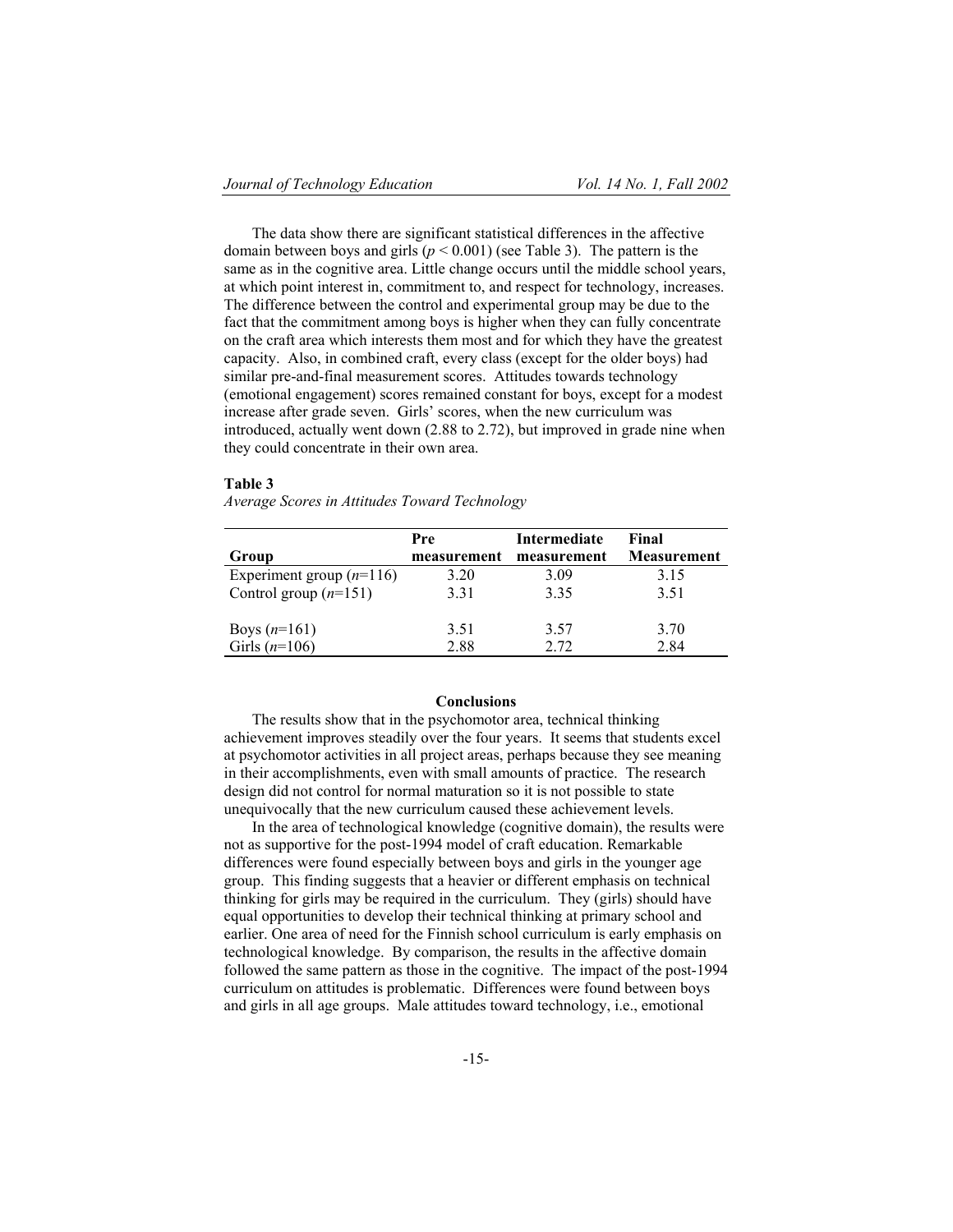maturity, occurred earlier and more quickly than that of girls. This finding corroborates with results found in teacher training (Autio, 1997).

 The data from this study suggest that the definition of technical thinking as human ingenuity in problem solving is measurable. Furthermore, motor skill development (spatiality and temporality) is an aspect of technical thinking and human development that can be taught successfully in crafts and textiles programs within schools. In every psychomotor exercise there is a lot of thinking and with every thought and action there is emotion. The combination of all three involves a cleverness, competence, and emotional will. The data, above all, suggest that the relationship between cognitive ability, motor development, and emotional development is one that needs to be recognized and valued in pedagogical terms. What is the relationship between these three inseparable areas of student development, and what are the implications for our understanding of how children learn and develop?

The data also suggest that boys and girls differ in their interests and development with respect to technology. The difference between boys and girls in the affective domain has an influence on girls´ motivation for learning about technology and even on their future career decisions (Byrne, 1987; Halperin, 1992). In developing technology-related education programs, the cognitive differences between boys and girls need to be taken into account. The extent to which girls can improve their technical thinking in the future may hinge on how school programs are designed and implemented.

When curriculum specialists attempt to provide a good balance among attitudes, motor activities, and technological knowledge in teaching technology they should pay much more attention to the pace at which boys develop versus girls. The fact that it is difficult to sustain student commitment to practical problem solving questions through formal education is important to understand and respect. Young students may feel, because of the time and effort it takes to complete a project, that they are not learning quickly enough at this stage of their development. Later, as their competencies and technical thinking improve, motivation and subsequent achievement increase.

## **Discussion**

The 1994 Finnish curriculum of crafts specifies that technical and textile craft should be combined into one subject, which should be taught to both boys and girls over their entire comprehensive school lives. This study suggests that such a recommendation is supportable but that some topics should be taught in homogeneous groups. If girls do require more time for development, they should have some opportunity to learn independently from the boys, perhaps as a pedagogical strategy, e.g., in the design and completion of projects. They should have more opportunities to concentrate on materials and projects with which they are familiar and comfortable. Craft is described as a comprehensive school subject that offers all-round education, develops the skills of the hand and thinking, and teaches pupils to work. Several years after the new curriculum, the tradition of teaching technical craft to boys and textile to girls is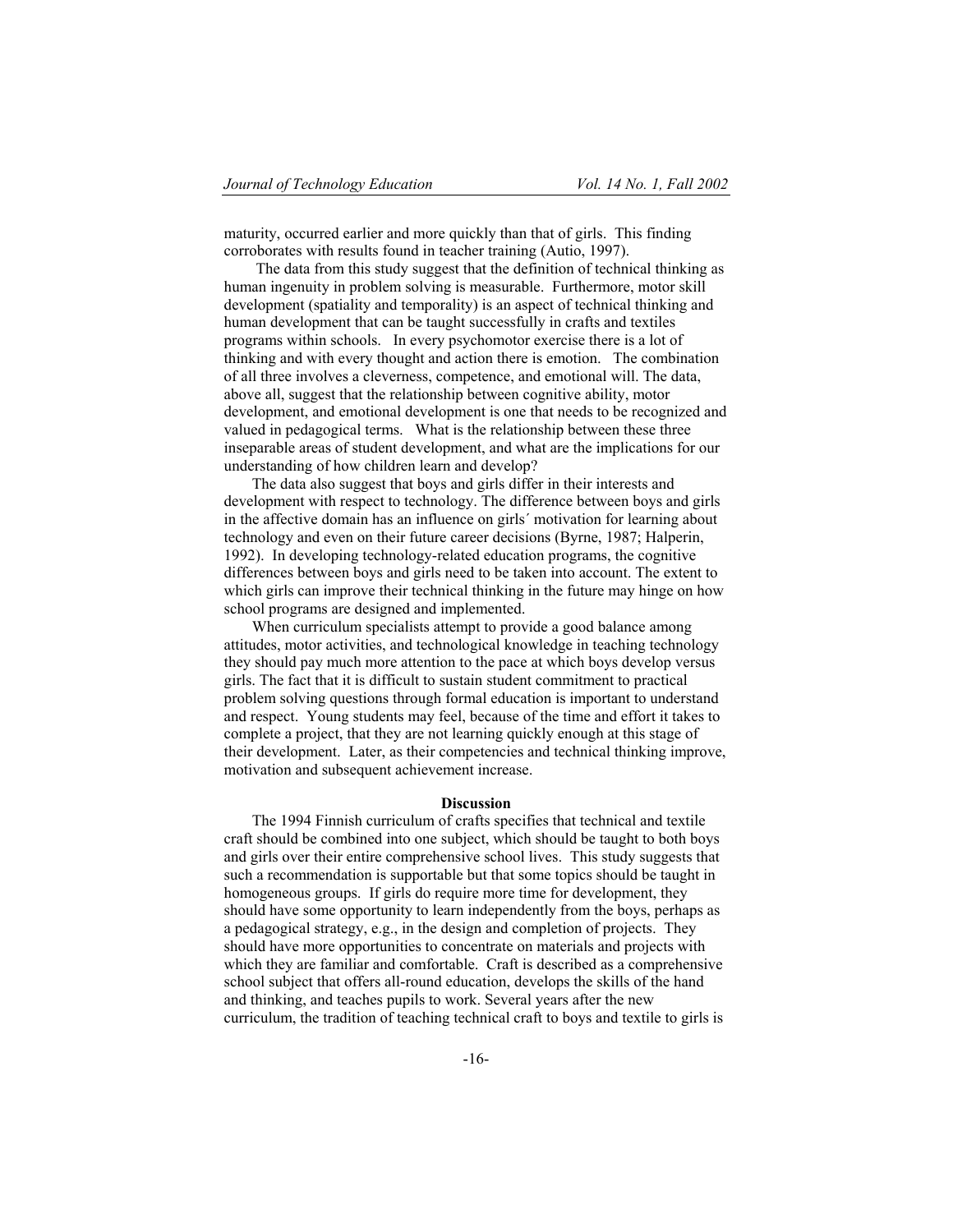as entrenched as ever. Renewal in the curriculum has not changed much but could if curriculum planners understood how a pedagogical strategy and curriculum content are distinctive but complementary. In other words, organize the curriculum and instruction so that students have a personally meaningful experience.

The vision of technology education as a subject of its own at the national level, evolving either partially or entirely from crafts, is a realistic one. Parikka's (1998) three alternatives for implementing technology education in Finnish comprehensive schools could be a possible curriculum conceptualisation. It would be useful though, to classify knowledge in a practical rather than scientific way. For the senior secondary schools this conceptualisation would have to be more experiential and accommodate local community culture and heritage. The tendency for comprehensive secondary schools to be university preparation sites that perpetuate an academic milieu is already widespread. While the study did not directly solicit anecdotal information in this regard some observations and recordings were noted. Some of the boys, for example, made their feelings clear about their learning in crafts compared to other school subjects. They found the learning activities in noncraft subjects to be mindless and meaningless. Interestingly, these boys were the ones who often had the best results in the test of motor skills. Perhaps the preference by some students for experiential pedagogy practiced in craft classrooms warrants investigation relative to the didactic pedagogy characteristic of other subjects. Further study is required.

Given the results of this study, every student in Finnish schools should be given a balanced curriculum that draws deliberately upon examples from everyday life situations as well as from textbooks from the educational sciences. In addition, every student should also be given an opportunity to concentrate more seriously on the craft area that most interests him or her. In light of the different interests held by boys and girls for motor skill development, technological knowledge, and emotional engagement, designing technological studies curricula for different genders in a particular age group is crucial in the policy and planning process. As early as in nursery school, teachers may need to concentrate more on crafts that place equal emphasis on textiles and mechanics, drawing judiciously on projects that are relevant and of prime interest to students.

De Luca (1993) and Williams & Williams (1997) argue that creative problem-solving activities should be an integral part of craft-and-technology education in contrast to teacher-directed reproduction handwork. Others (Wu, Custer, & Dyrenfurth, 1996) suggest that problem solving itself should determine the content and teaching method employed. This is an issue that will require further study and thought in the opinions of the authors. An especially important aspect of education in, about, and through technology, and teacher education, is the opportunity of utilizing fresh ideas and approaches. For example, by adopting alternative pedagogical strategies at the university and comprehensive school levels, it is possible that more could be learned about the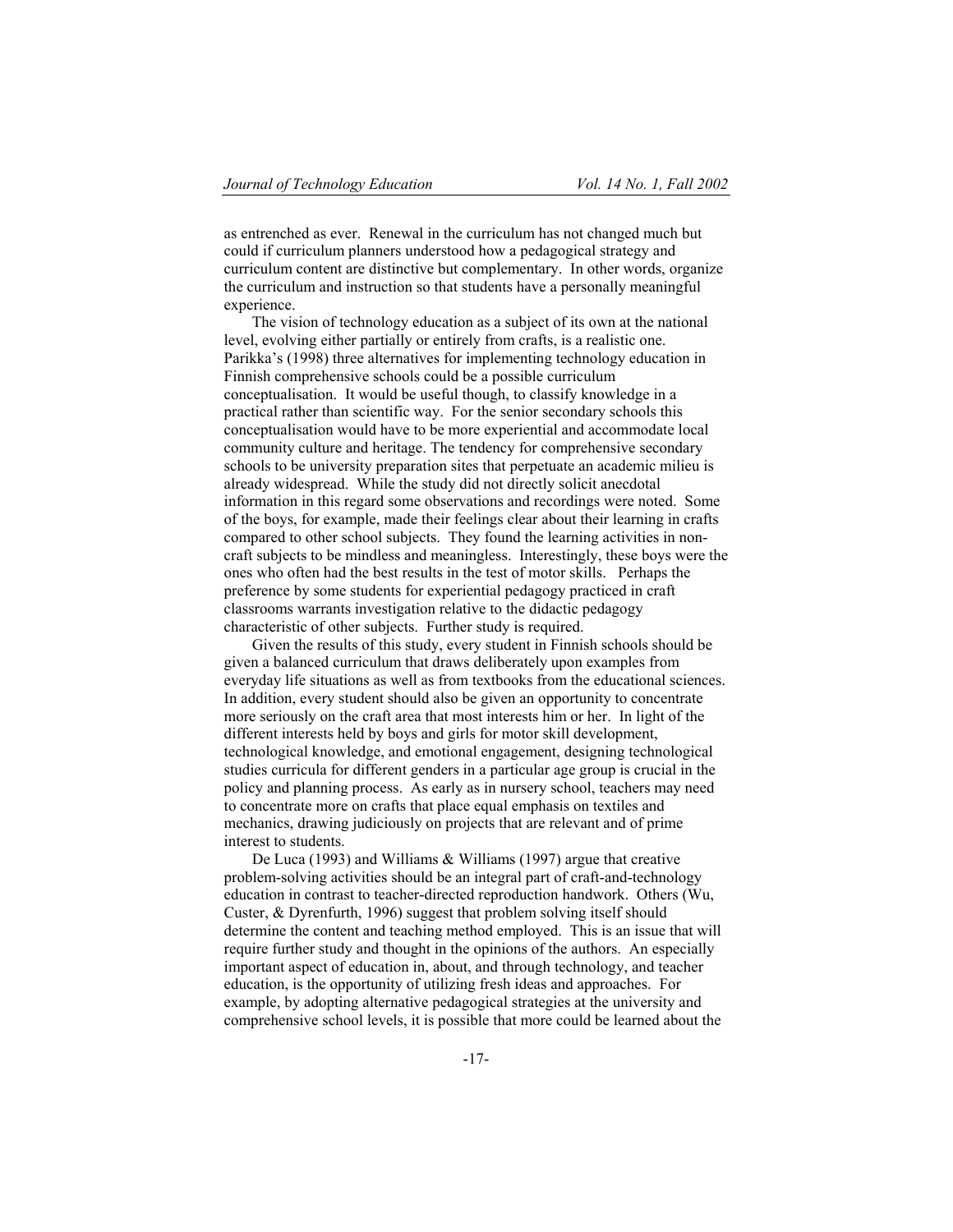value of teaching problem-solving strategies and the relation of those strategies to psychomotor skills and emotional development.

This study shows that a better understanding of what children learn when they exercise their minds and bodies concurrently is important. Learning takes place upon completion of a product but also through reflection in every phase of the technological process. But does current research acknowledge and address this connection? Above all, do children understand that technology (the combining of body, spirit, and mind) is directed by human needs and wants, including their own? Technological and social development, can be reconciled. Every generation needs to understand how its technological culture and its human evolution process interact. The kinds of artistic and technological/ practical experience needed to enhance meaningful social progress and to design school curriculum exist. Needed now, in Finland and beyond, is the willingness to further define and commit to an experiential pedagogy and heritage in school programs.

### **References**

- Alamäki, A. (1999). *How to educate students for a technological future: Technology education in early childhood and primary education* (Research Report No. 233, Publication Series B). Turku, Finland: University of Turku.
- Autio, O. (1997). *Oppilaiden teknisten valmiuksien kehittyminen peruskoulussa* [Students´ development in technical abilities in Finnish comprehensive school]. Research Report No. 177. Helsinki, Finland: University of Helsinki.
- Byrne, E. (1987). Gender in education: Educational policy in Australia and Europe, 1975-1985*. Comparative Education, 23* (1), 11-22.
- De Luca, V. W. (1993). Survey of technology problem-solving activities. *The Technology Teacher, 51*(5), 26-30.
- Dyrenfruth, M. J. (1990). Technological literacy: Characteristics and competencies, revealed and detailed. In H. Szydlowski, & R. Stryjski (Eds*.), Technology and school: Report of the PATT conference* (pp. 26-50). Zielona Gora, Poland: Pedagogical University Press.
- Fleishman, E., & Hempel, W. (1954). Changes in factor structure of a complex psychomotor test as a function of practice. *Psychometrika, 19*(3), 239-251.
- Halperin, D.F. (1992). *Sex differences in cognitive abilities* (2nd. ed.). Hillsdale, NJ: Erlbaum.
- Hansen, R. (1994). Defining technology and technological education: A crisis or cause for celebration? *International Journal of Technology and Design Education, 4*(2), 179-207.
- Kalichman, S. C. (1989). The effects of stimulus context on paper- and-pencil spatial task performance*. Journal of General Psychology, 116,* 133-139.
- Kantola, J., Nikkanen, P., Kari, J., & Kananoja, T. (1999). *Through education into the world of work: Uno Cygnaeus the father of technology education.* Jyvaskyla, Finland: University of Jyvaskyla, Institute for Educational Research.